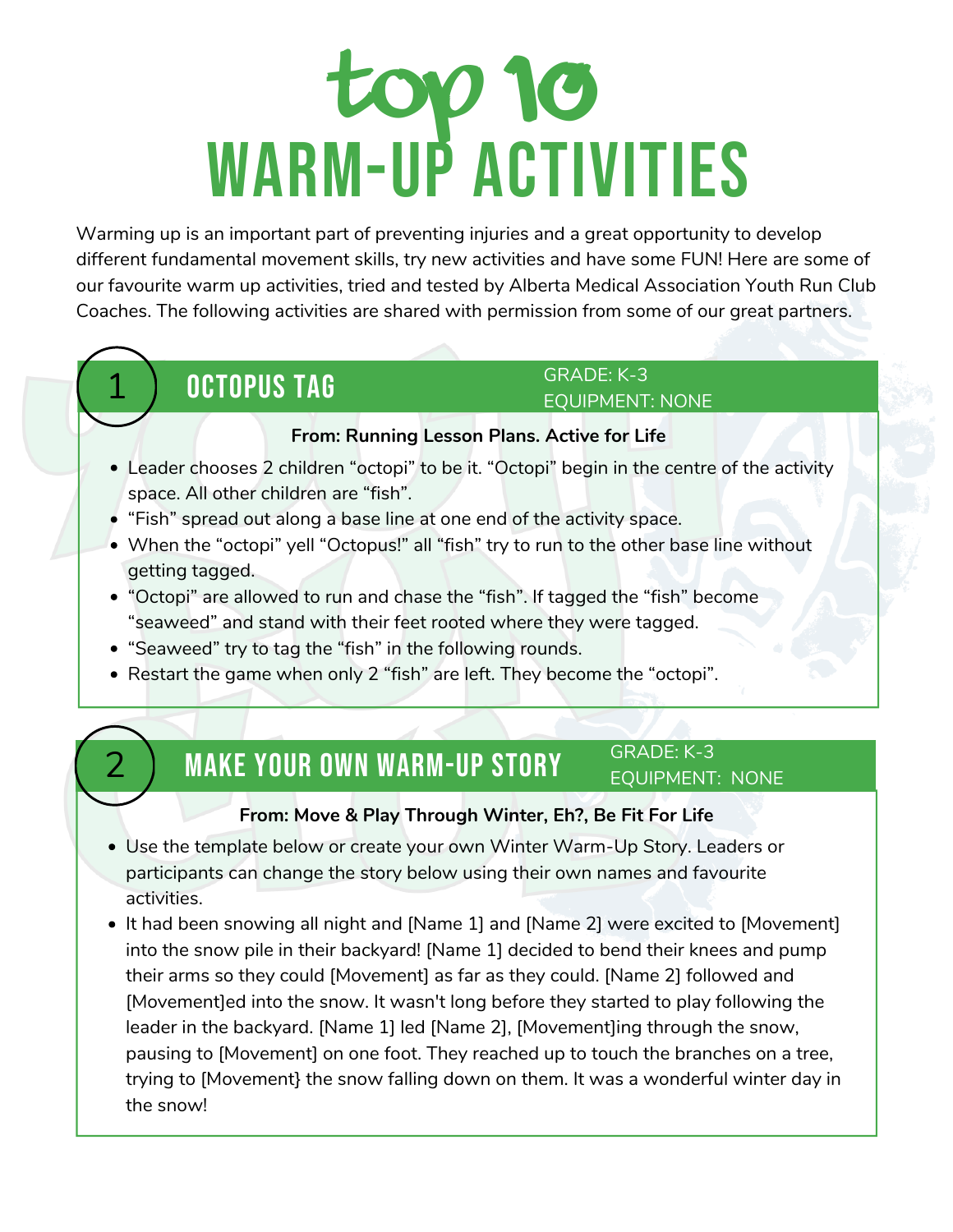## 3 ZOO KEEPER

#### GRADE: K-6 EQUIPMENT: PYLONS

### **From: Recipe Card Lesson Plans K-3 First Set, Ever Active [Schools](https://everactive.org/product/recipe-card-lesson-plans-k-3/)**

- Identify two end lines on either side of the activity area using pylons. Instruct students to stand on one end line and assign each student one of three animal names; e.g., lion, tiger, or bear.
- Choose two students to be the zookeeper, who begin in the middle of the activity area and call out the name of one animal at a time
- When the name of their animal is called, those students travel to the opposite end line without being captured (tagged)
- Should an animal be captured, they become zookeeper assistants and try to capture all other animals. Should an animal make it to the opposite end line, they wait for their name to be called again.
- Continue until most animals have been captured Have students pace along the end line doing what their animal might do in captivity to increase lactivity level.

### **WIZARDS & MUGGLES**

### GRADE: K-6 EQUIPMENT: PYLONS, BEANBAGS

### **From: Move & Play [Through](http://befitforlife.ca/resources/move-play-through-physical-literacy) Physical Literacy Cards, Be Fit For Life**

- Instruct participants to stand facing a partner about 2 meters apart on 1 of 2 lines on the floor. The group will be standing in 2 long lines facing each other
- Identify 1 line of the participants to be Wizards and the other to be Muggles
- Designate a safe zone that is behind each line of participants and 5 meters away from a wall.
- Call out a name, that is "Wizards!" or "Muggles!"
- The participants whose name is called try to tag their partners, who turn around and try to reach the safe zone before being tagged
- Instruct the group to quickly return to the starting lines and listen for the next game to be called

## 5 ALPHABET SPELLING

### GRADE: K-6

### EQUIPMENT: PYLONS, BEANBAGS

### **From: Animal [Alphabet](https://everactive.org/product/animal-alphabet/) Activity Cards, Ever Active Schools**

- Provide students with a word to spell from the words found within the Alphabet Cards
- Students will move around the classroom to each letter and perform the activity on the cards. Vocabulary could be high-frequency words, cross-curricular works or wall words
- Repeat the activity with a new word.
- Variation: Switch up the locomotor movement. Have participants jump, gallop, sprint, etc., while spelling the words.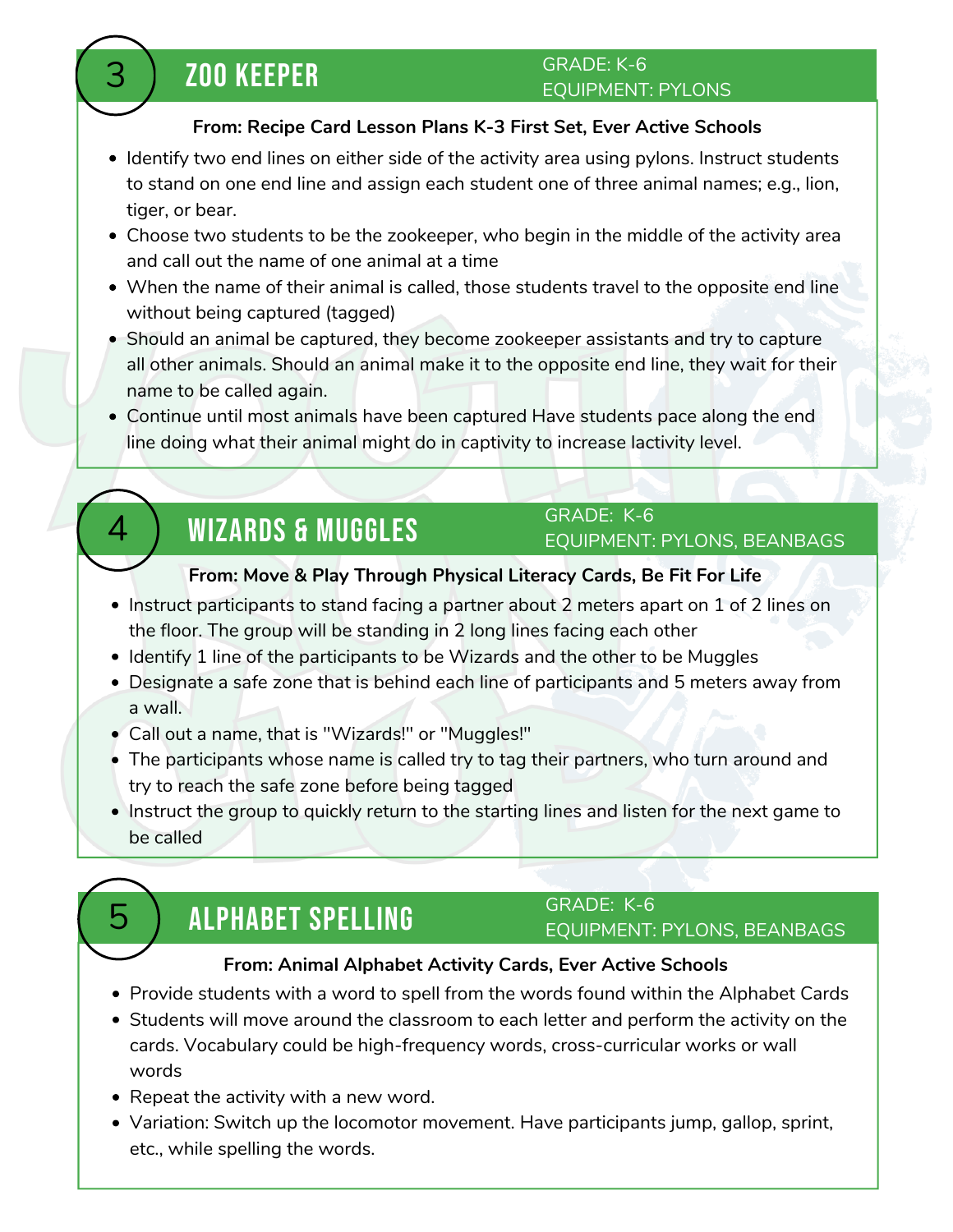### **JUMPING FROGS**

### GRADE: K-9 EQUIPMENT: PYLONS/ROPES

#### **From: Activity [Database,](https://abactiveafterschool.ca/activities/) AB Active After School**

- Divide participants into teams of 3-6
- Use lines o the gym floor or rope/pylons to set up the starting point and the end point
- One participant on each team will start as the frog, and they will all be at one end of the activity area. The frog will be on their hands and toes
- The rest of the participants will be standing in a line behind the end line and across from their frog
- Ensure groups are spread out from one another
- When the activity begins, the first participant in each line will run to their frog and tap them on the head. AS soon as the frog is tapped on the head they can do one frong jump (jump while on their hands and toes).
- The participants that tapped the frog will stand behind the frogs starting line
- As soon as the frog jumps, the next participant can start running towards the frog
- They will tap them on the head, the frog will jump, and that participant will stand behind the first participant behind the frog's starting line
- As soon as all participants have run from their starting line to the frog's starting line, the first participant that went will run to the frog, tap them on the head, and then continue to run to the other line.
- Continue until the frog jumps over the end line
- Optional: Continue and have another participant be the frog and have to jump back to the other side.

### 7 ROCK PAPER SCISSORS

#### GRADE: 3-12 EQUIPMENT: PYLONS

### **From: DPA [Greatest](https://everactive.org/product/dpa-greatest-hits/) Hits, Ever Active Schools**

- Two lines of students stand facing each other at the centre of the activity space, one of two meters apart. Each side huddles together to decide if they would like to be rock (crouched down with body shaped like a ball), paper (standing with arms and legs wide) or scissors (standing with arms and legs crossed) as a team.
- Upon the leader calling out "3, 2, 1, go!" each group shows their choice. The side that wins the RPS challenge chase the other side back to their line. Be sure to have the line at least a couple of meters from the wall. Anyone tagged becomes a new participants on the other team.
- Variation: Have students fleeing and chasing use a different FMS locomotor skill, such as jumping, skipping or galloping.